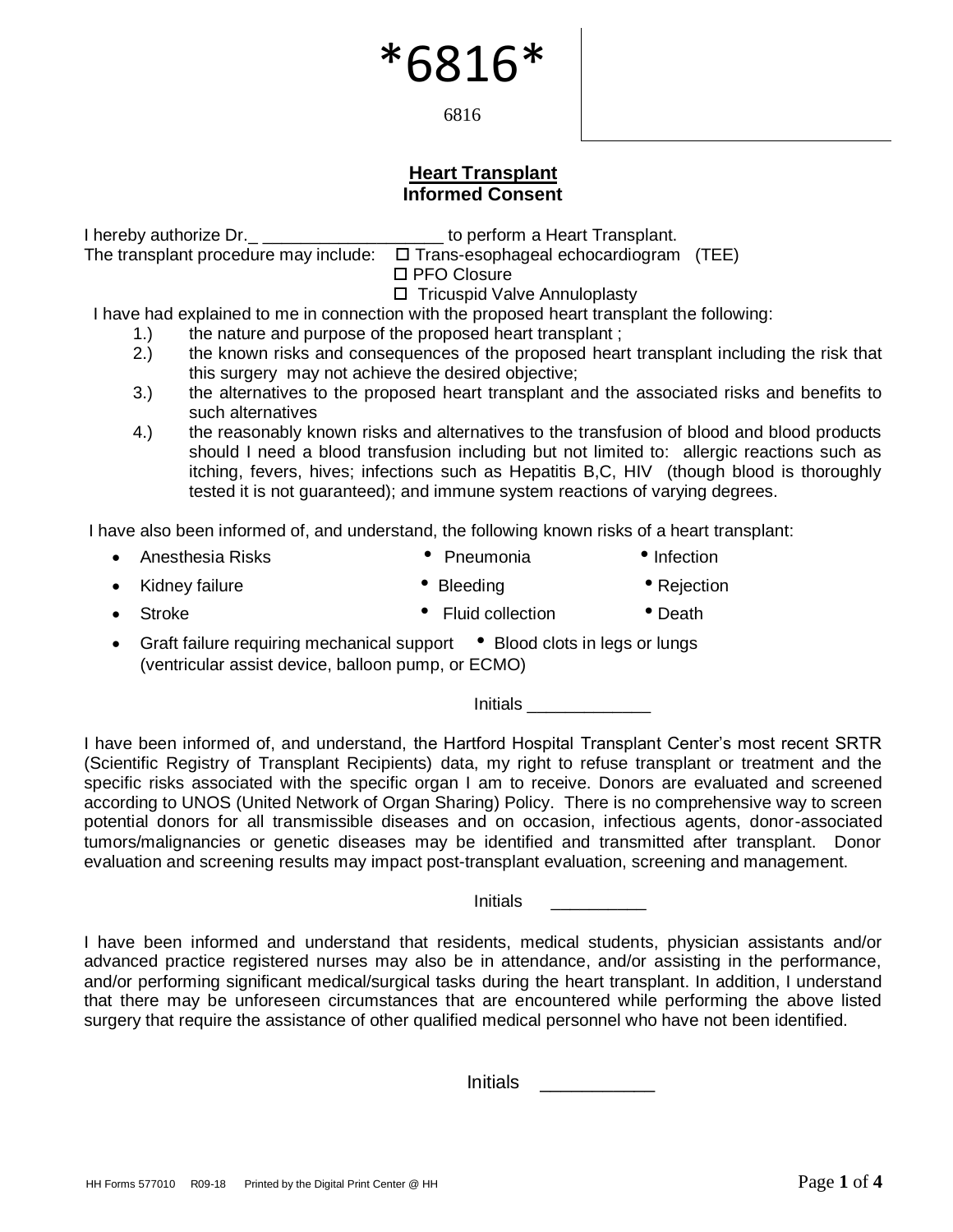6816

#### **Heart Transplant Informed Consent**

The Public Health Service-2013) has identified certain organs as being at higher risk of transmitting infectious disease when they are used for transplant. Receiving any donor organ carries a risk of receiving an organ with compromised function and/or the transmission of diseases despite appropriate screening and negative findings. These infectious diseases include but are not restricted to human immunodeficiency virus (HIV), Hepatitis C (HCV) and Hepatitis B (HBV).

#### **The heart we are offering you is at increased risk for disease transmission due to the following donor behaviors as identified by the Public Health Service. (2013) □ Not Applicable**

- $\Box$  People who have had sex with a person known or suspected to have HIV, HBV or HCV infections in the preceding 12 months.
- Men who have had sex with other men (MSM) in the preceding 12 months.
- Women who have had sex with a man with a history of MSM behavior in the preceding 12 months.
- □ Persons who report non-medical intravenous, intramuscular or subcutaneous injection of drugs in the preceding 12 months.
- □ People who have engaged in sex in exchange for money or drugs in the preceding 12 months.
- □ People who have had sex with a person who had sex in exchange for money or drugs in the preceding 12 months.
- People who have had sex with a person that has injected drugs by IV, IM or sub-Q route for nonmedical reasons in the preceding 12 months.
- □ People who have been in lockup, jail, prison, or a juvenile correctional facility for more than 72 hours in the preceding 12 months.
- □ People who have been newly diagnosed with or have been treated for syphilis, gonorrhea, chlamydia or genital ulcers in the preceding 12 months.
- ❑ People who have been on hemodialysis in the preceding 12 months. **Donors who meet this criteria are at increased risk for HCV infection only.**
- $\Box$  A child who is  $\leq$  to 18 months of age and born to a mother known to be infected with or at increased risk for HIV, HBV, or HCV infections.
- ❑ A child who has been breastfed within the preceding 12 months and the mother is known to be infected with, or at increased risk for HIV infection.
- ❑ When a deceased potential organ donor's medical/behavioral history cannot be obtained or risk factors cannot be determined, the donor should be considered at increased risk for HIV HBV and HCV infection because the donor's risk is unknown.
- When a deceased potential organ donor's blood is diluted (because of transfusions or intravenous fluids), the donor should be considered at increased risk for HIV HBV and HCV infection because the donor's risk for infection is unknown.

Initials  $\Box$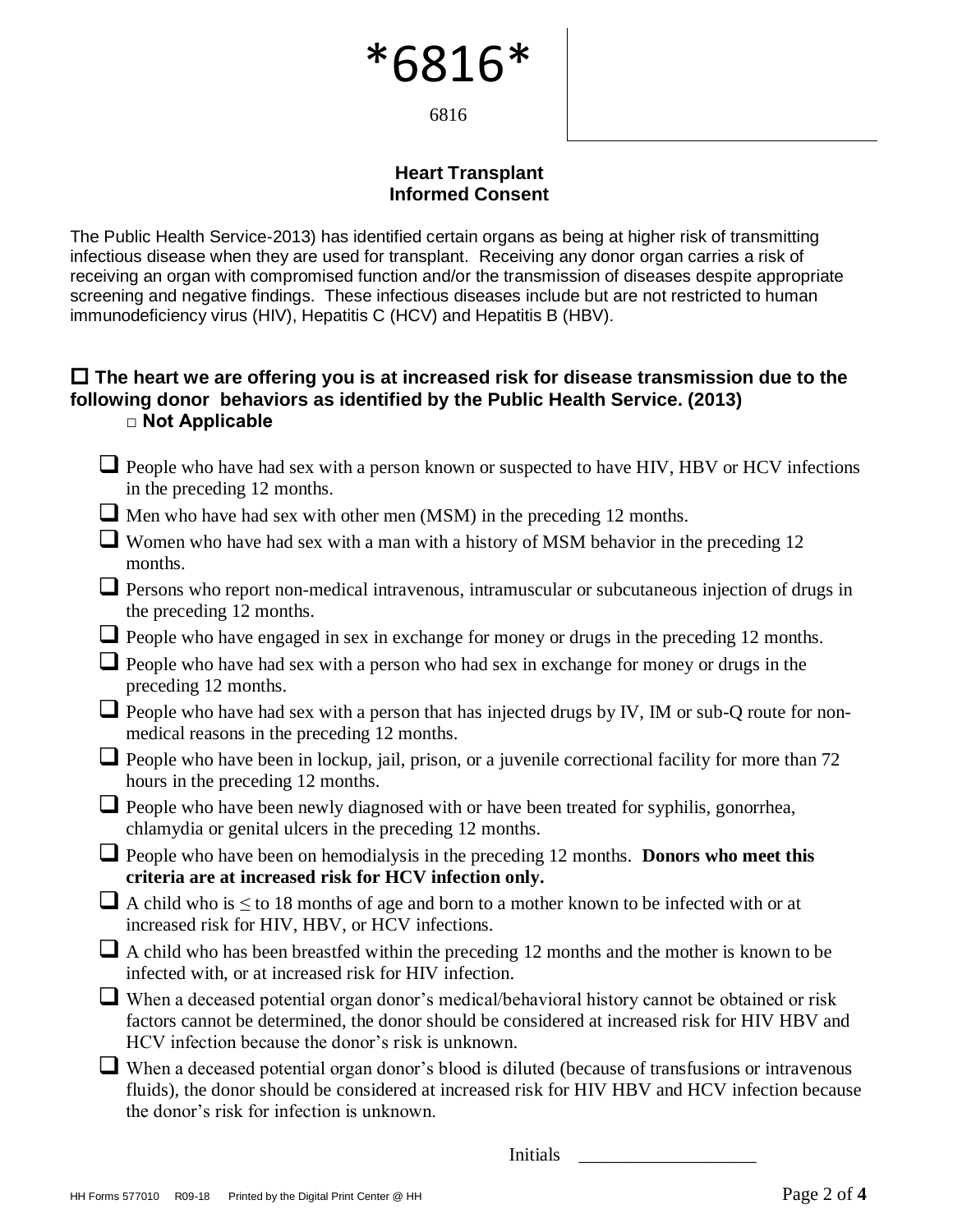6816

■ Chagas Disease -Recent travel of donor or donor originally from South America with risk of exposure to Tripanosoma Cruzi  $\Box$  Not Applicable

Initials  $\Box$ 

#### **Authorization For Heart Transplant**

The heart we are offering you is not considered a standard criteria donor heart for the following reasons:

- $\Box$  Not applicable
- $\Box$  Donor age > 45
- ❑ Undersized donor
- ❑ Wall motion abnormalities or (Left Ventricular Ejection Fractions) EF<45%
- □ Inotrope requirement (Medications that improve blood pressure.)
- Coronary Artery Disease
- Potential time from procurement to implant of more than 4 hours
- $\Box$  Structural heart disease (leaky valves, for example)

The heart we are offering you is from:

 $\Box$  A Hepatitis B organ donor  $\Box$  A Hepatitis C NAT + organ donor  $\Box$  A Hepatitis C NAT – organ donor

 $\Box$  Not applicable

I am aware that, in addition to the reasonably known risks described, there are other foreseeable known risks, which have been discussed with me, but are not listed. I affirm that I understand the purpose and potential benefits of the heart transplant, that no guarantee has been made to me as to the results that may be obtained, and that an offer has been made to me to answer any of my questions about the heart transplant. .

I agree to the use of anesthesia and/or sedation/analgesia as required, and if applicable, the disposal of any tissue removed.

Initials \_\_\_\_\_\_\_\_\_\_\_\_\_\_\_\_\_\_\_\_\_